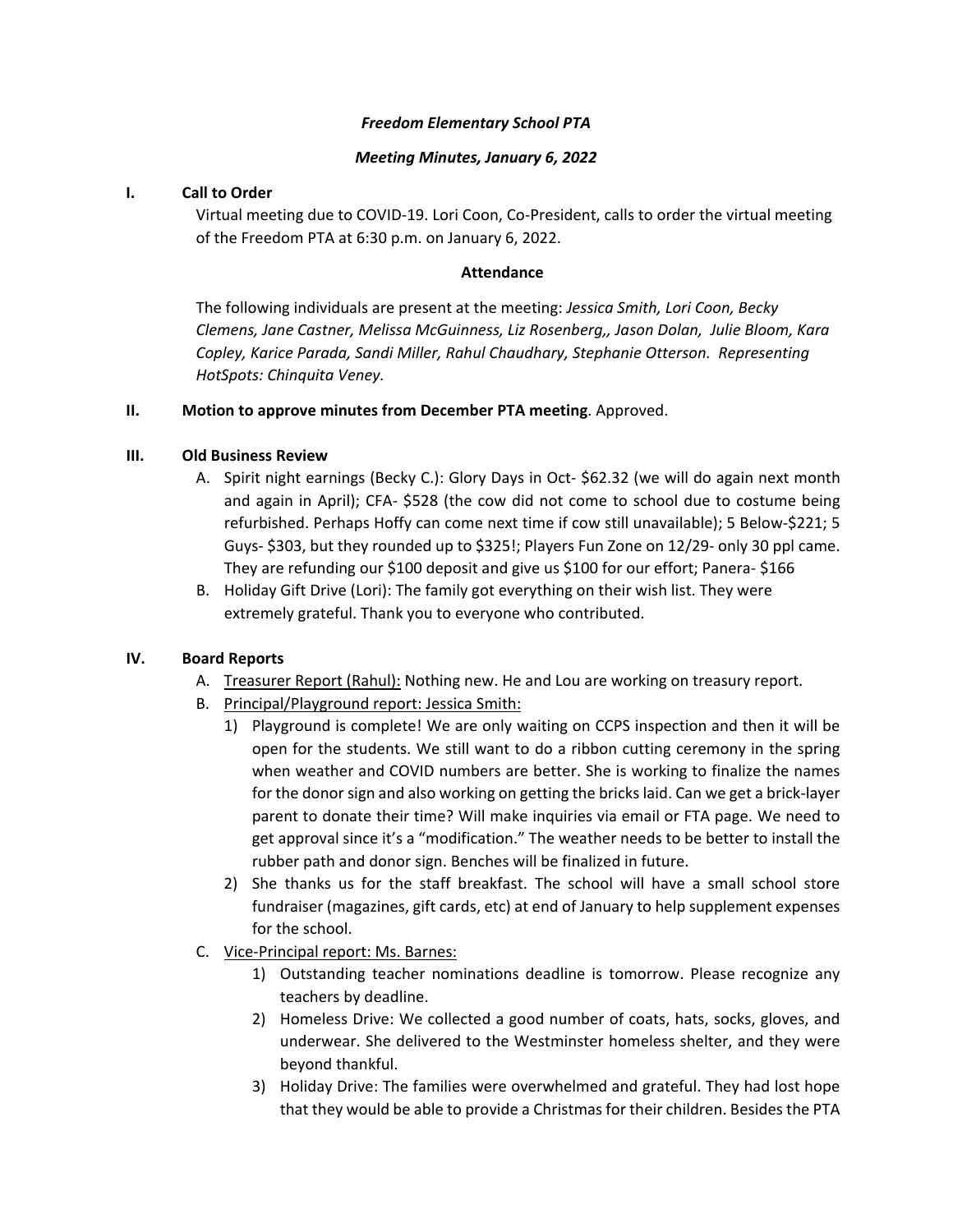family, the Bozemans adopted two families (and visited one family), and the school staff adopted a family also.

D. Teacher Report (Ms. Castner): She thanks us for the teacher treats and helping with the supply closet, which has been a lifesaver. PTA notes the amazon wish list is being updated. We will put the list on the PTA website for easy access.

### **V. New Business**

- A. **Committee Chairs:** President goes over Standard procedures for Chairs and/or committee members since there has been some confusion. Any agendas, flyers, updates to calendar/sway, please email to [sms@freedompta.org.](mailto:sms@freedompta.org) This will go to the Administration and the PTA Board for approval. Please don't sign any contracts or agreements without us knowing, even if it's the same contract as last year. Also, please email us regarding any reimbursement requests you might have before you spend the money. The budget is set at the beginning of the year, and we need to make sure we stay within that budget. Mrs. Barnes thanks Lori and Becky for spending their own money for the holiday drive. They purchased coats for every family member and bought some remaining gift cards we needed for the drive. She thanks the PTA Board for their hard work and commitment.
- B. **Upcoming spirit days:** (Becky) Glory Days- all of January; CFA was 1/4/22 and only raised \$139, hopefully next month will be better; Seafood Legend for first time (owner reached out to us)- 1/17 (schools closed) from 11:30am to 9:30pm; 2/21/22 is Noodles & Co, 4- 8pm; Krispy Kreme-3/19/22. (We will be taking pre-orders, \$10 per box) May have kids make thank you notes to place on top of boxes. Someone mentions gift certificates, but Krispy Kreme is so far away to redeem them. Becky will look into it. Melissa mentions Katana as a possible future spirit day since they are fairly new. Becky will reach out to them.
- C. **School Beautification Project:** We still want to do something before opening of playground but may need to be pushed back due to weather. (Paint shed, Hoffy wings) The truck cap has been moved. Some sheds have already started being painted by the County. Brainstorm ideas for next meeting.
- D. **Casey Cares Drive with CFA:** 4/1 to 4/15, Pajama drive, infants to teens. Donate PJs and get coupon for a free kid meal. Schools need to sign up by 3/5. If a homeroom collects 30 or more, there is a class prize. Possible PJ day to kick it off. Staff says one PJ day is sufficient. Becky will get more details soon.
- E. **Before/After Care Committee:** We will be getting a committee together late winter to hear company presentations/times/prices and determine who we will use for care. A survey will be sent to parents and current students enrolled in care. Although Hot Spots sent out an early registration for next school year, parents are discouraged to register right now, as the provider may change. We have asked Hot Spots (in writing) to not accept any money from parents right now.
- F. **STEM Fair:** pending for 2/17/21. (Stephanie Otterson is on committee) They are meeting next week and trying to come up with a virtual contingency plan if possible (google slides instead of presenter boards) Or may split in-person to 2 days, K-2, then 3-5.
- G. **Bingo:** Century gym has been reserved for 4/30/22, Saturday.